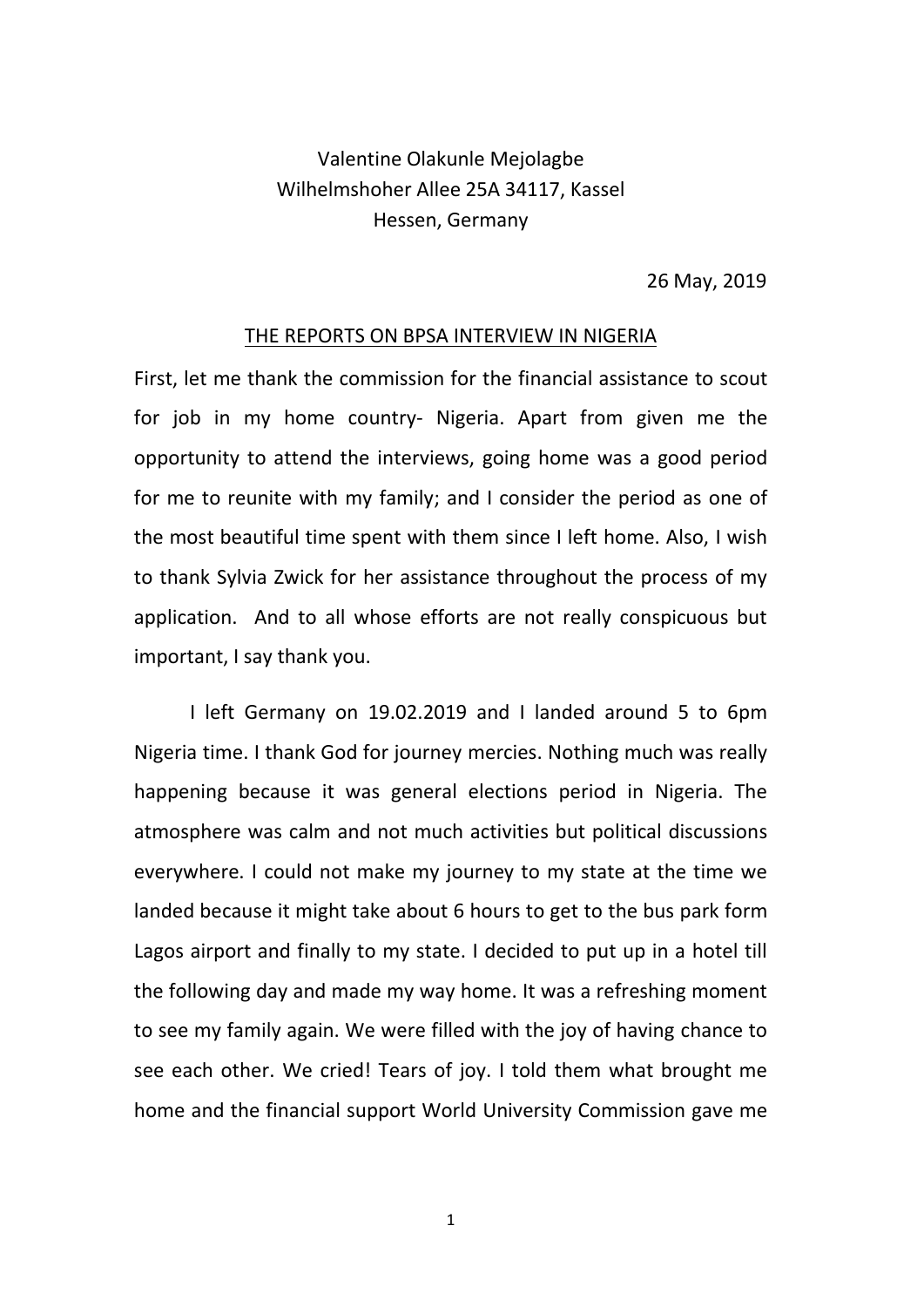to achieve my purpose of coming. They were all thankful for the support and wished me all the best in my preparations for the interviews. We ate and wined and friends came around to express their joy of seen me again.

My first job interview was on 25.02.2019; and the remaining two followed the same precept. My credentials were passed round the panel to check. The only question I was asked was how different was I going to teach if I was offered the job? I told them my style was going to be different because of the skills I have got abroad which is not totally different from what we have back home but which is innovative in the sense that current practice in teaching demands giving more time to learners to use language than a teacher doing all the talking. I said my system will focus more on communicative methodology which is the area I found different from how I was taught at home. The session did not last long when I was told I would be contacted if I was found eligible.

On 4th of March was the interview for the post of Administrative Officers and the same principle of checking credentials was applied. I was asked if I had any other administrative qualifications apart from my degree results. I told them I had Administrative Staff College of Nigeria (ASCON) certificate and I passed with distinction. I brought it out for them to have a check of the certificate and my score. I also told them that I had done some per time job in the field before I travelled which gave me some little experience. I was told to leave and I would be communicated if I was shortlisted for extended interview

2